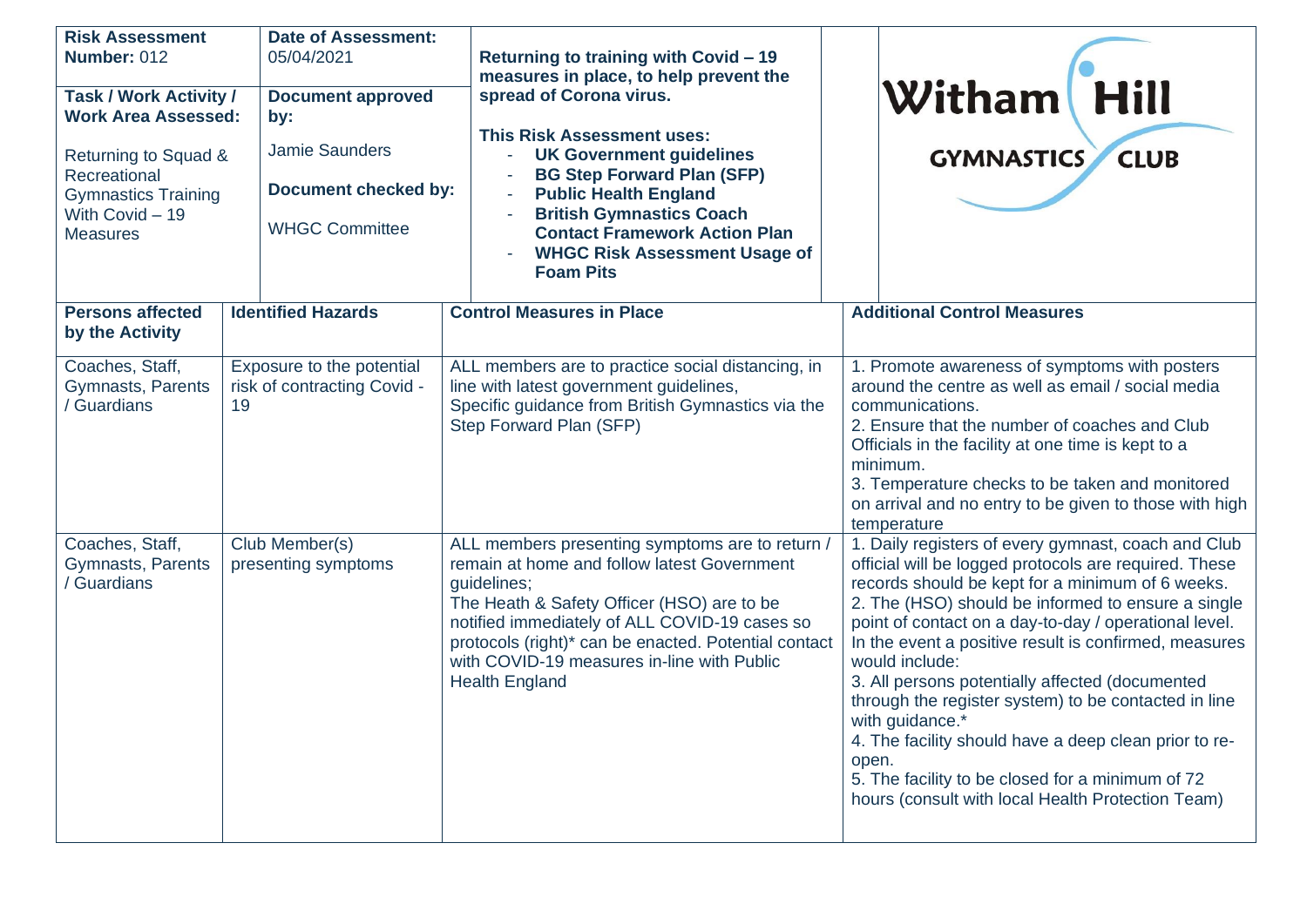| Coaches, Staff,<br>Gymnasts, Parents<br>Guardians | Arriving to the facility                                                                                                                | 1. Arrival in a 15 minute window only before<br>session, no admittance to anyone after this<br>time, unless arranged prior.<br>2. Waiting in line with 2m distancing in place<br>with floor markings.<br>There will be no entry to any Parents / Guardians<br>without prior arrangement                                                                                                                                                                                                                                                                                                                                                                                                                     | Arrival procedure remains the same<br>The new canopy should be used to from a line.<br>Groups will be allocated a section to wait in for the<br>start of their session.                                                                                                                                                                                                                                                                                                                                                                                                                                                                                                                                                                                                                                                                                                                    |
|---------------------------------------------------|-----------------------------------------------------------------------------------------------------------------------------------------|-------------------------------------------------------------------------------------------------------------------------------------------------------------------------------------------------------------------------------------------------------------------------------------------------------------------------------------------------------------------------------------------------------------------------------------------------------------------------------------------------------------------------------------------------------------------------------------------------------------------------------------------------------------------------------------------------------------|--------------------------------------------------------------------------------------------------------------------------------------------------------------------------------------------------------------------------------------------------------------------------------------------------------------------------------------------------------------------------------------------------------------------------------------------------------------------------------------------------------------------------------------------------------------------------------------------------------------------------------------------------------------------------------------------------------------------------------------------------------------------------------------------------------------------------------------------------------------------------------------------|
| Coaches, Staff,<br>Gymnasts                       | <b>Entry Procedure</b>                                                                                                                  | Follow the floor and wall signage in place.<br>Coaches to check gymnasts are following<br>distancing guidelines                                                                                                                                                                                                                                                                                                                                                                                                                                                                                                                                                                                             | 1. Temperature check taken<br>2. Wash Hands for 20 sec<br>3. Slider / Flip flops to be left in storage<br>provided.<br>4. Sanitise hands<br>Leave drink and any clothing in cubby holes<br>6. Make your way to the designated space and<br>wait for your coach.                                                                                                                                                                                                                                                                                                                                                                                                                                                                                                                                                                                                                            |
| Coaches, Staff,<br>Gymnasts                       | Moving around the facility<br>during the session<br>Using the facility and the<br>new fitness area<br>Pit usage<br><b>Coach Support</b> | Follow the floor and wall signage in place.<br>Coaches to check gymnasts are following<br>distancing guidelines.<br>Face masks do not need to worn as long as social<br>distancing guidelines are kept to.<br>Face masks must be worn by coaches if gymnasts<br>are to opt-in for coach support.<br>The pit can be used but must be kept to a<br>minimum and guidelines followed.<br>No support for Rec unless needed for safety, no<br>use of pit as not necessary.<br>Coach to keep groups in designated area's and to<br>keep group covid-19 protocol and clean equipment<br>when needed.<br>1. Coaches to follow new Coach Contact<br><b>Framework Action Plan</b><br>2. WHGC Foam pit landing protocol | 3. Revised session timetable established to<br>ensure an increased delay between one<br>session finishing and the next session<br>starting, to ensure segregation is kept at<br>enhanced levels.<br>4. Revised Groups to ensure smaller groups /<br>pods to minimise the risk.<br>5. Session plans have been adjusted to ensure<br>socially distanced coaching and<br>participation.<br>6. Activities have been adapted to remove the<br>need for coaches to Spot & Support<br>gymnasts unless following British<br><b>Gymnastics Coach Contact Framework</b><br><b>Action Plan</b><br>7. Cleaning and sanitising equipment used in<br>between sessions, wiping down touch points<br>using our Covid - 19 protocol, check sheets<br>8. Gymnasts and coaches must sanitise/ was<br>hands/arms before and after support.<br>9. Pit edge will need cleaning/sanitising straight<br>after use. |
| Coaches, Staff,<br>Gymnasts                       | Toilet breaks<br>Coughs / sneezes etc                                                                                                   |                                                                                                                                                                                                                                                                                                                                                                                                                                                                                                                                                                                                                                                                                                             | 1. Gymnasts must ask the coach to go to the<br>toilet<br>2. Sanitise hands at apparatus station                                                                                                                                                                                                                                                                                                                                                                                                                                                                                                                                                                                                                                                                                                                                                                                            |